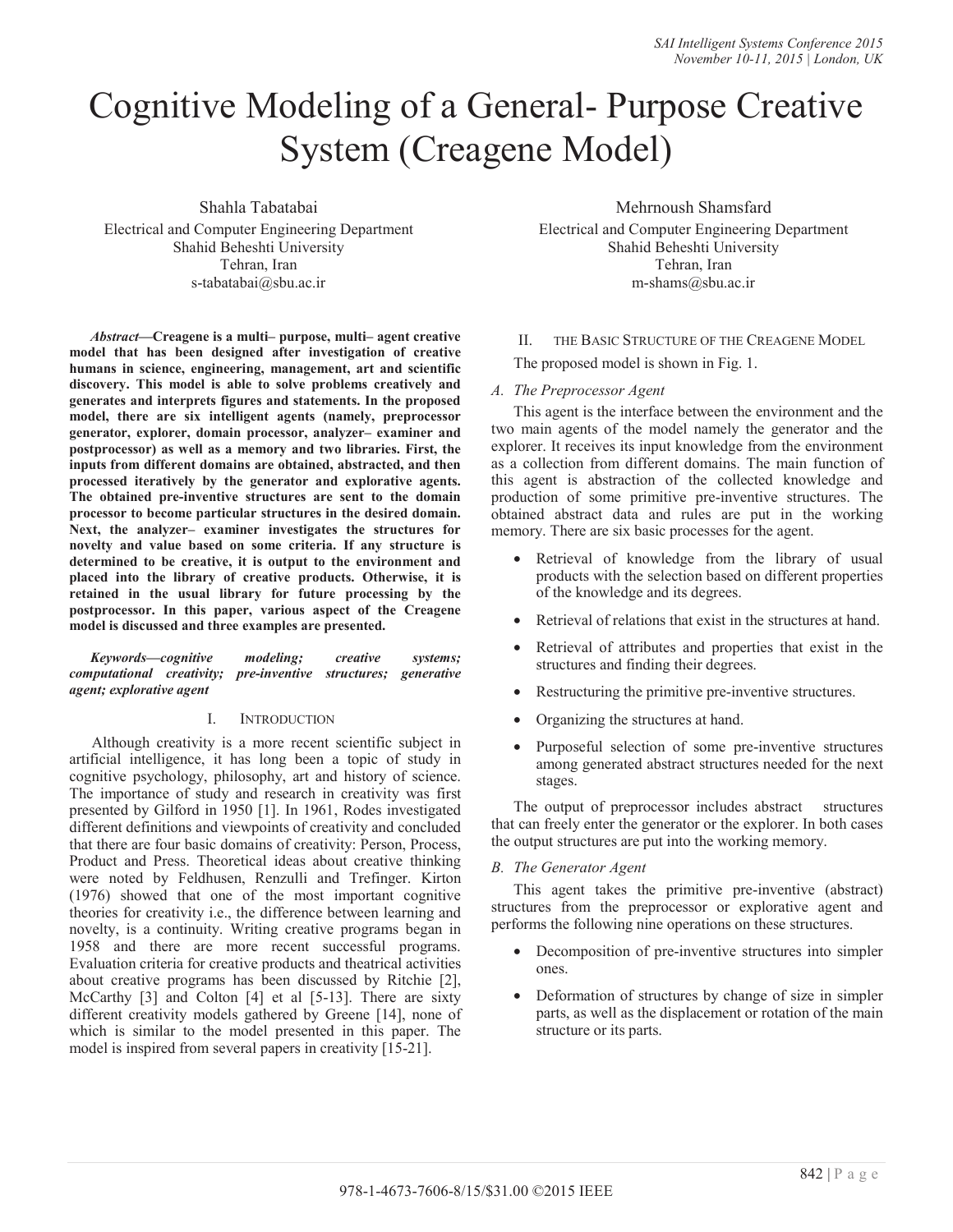

### Fig. 1. Creagene model

- Composition of a string of symbols or conceptual structures.
- Classification of structures based on different criteria.
- Retrieval of new formats for structures.
- Analogical transfer of structures from one abstract space to another.
- Retrieval of abstract knowledge from the working memory of the model.
- Selection of a suitable subset of obtained structures at hand.

The outputs of this agent are pre-inventive structures that can freely enter the explorative agent or the domain processor. In either case they are placed into the working memory.

## *C. The Explorative Agent*

This agent takes primitive pre-inventive structures from the preprocessor or the generator agent and applies the following seven processes on them.

- Finding similarities and harmonies in structures (unification of structures).
- Extracting features and special attributes and determining their degrees.
- Finding relations, connections and association properties.
- Obtaining functional structures.
- Testing of new hypotheses.
- Conceptual interpretation of structures.
- Searching for limits and boundary conditions.

The output of this agent is pre-inventive structures that can freely enter the generative agent or the domain processor and in both cases they are also sent to the working memory.

## *D. The Domain Processor Agent*

This agent takes the generated or explored pre-inventive structures and changes the abstract structures to the structures in the desired working domain related to the final goal. These processes are done with respect to the special features of the goal domain. The output of this agent can freely enter either the analyzer- examiner or the postprocessor agents.

#### *E. The Postprocessor Agent*

This agent prepares the generated or explored structures for expert confirmation from the point of view of novelty and value. The three important processes of the postprocessor agent are:

- Reformatting of the existing structures.
- Making some of the relations in the structures more prominent than others.
- Making some attributes in the discussing structures more prominent than others.

These three processes are done on the basis of the desired poles of the experts or society. The output of this agent can enter to the analyzer- examiner agent.

#### *F. The Analyzer- Examiner Agent*

This agent performs very important and basic functions such as judgment about creativity of the structures at hand. It does the two following processes based on suitable criteria.

• Testing of novelty and originality for the structures at hand in the desired working domain.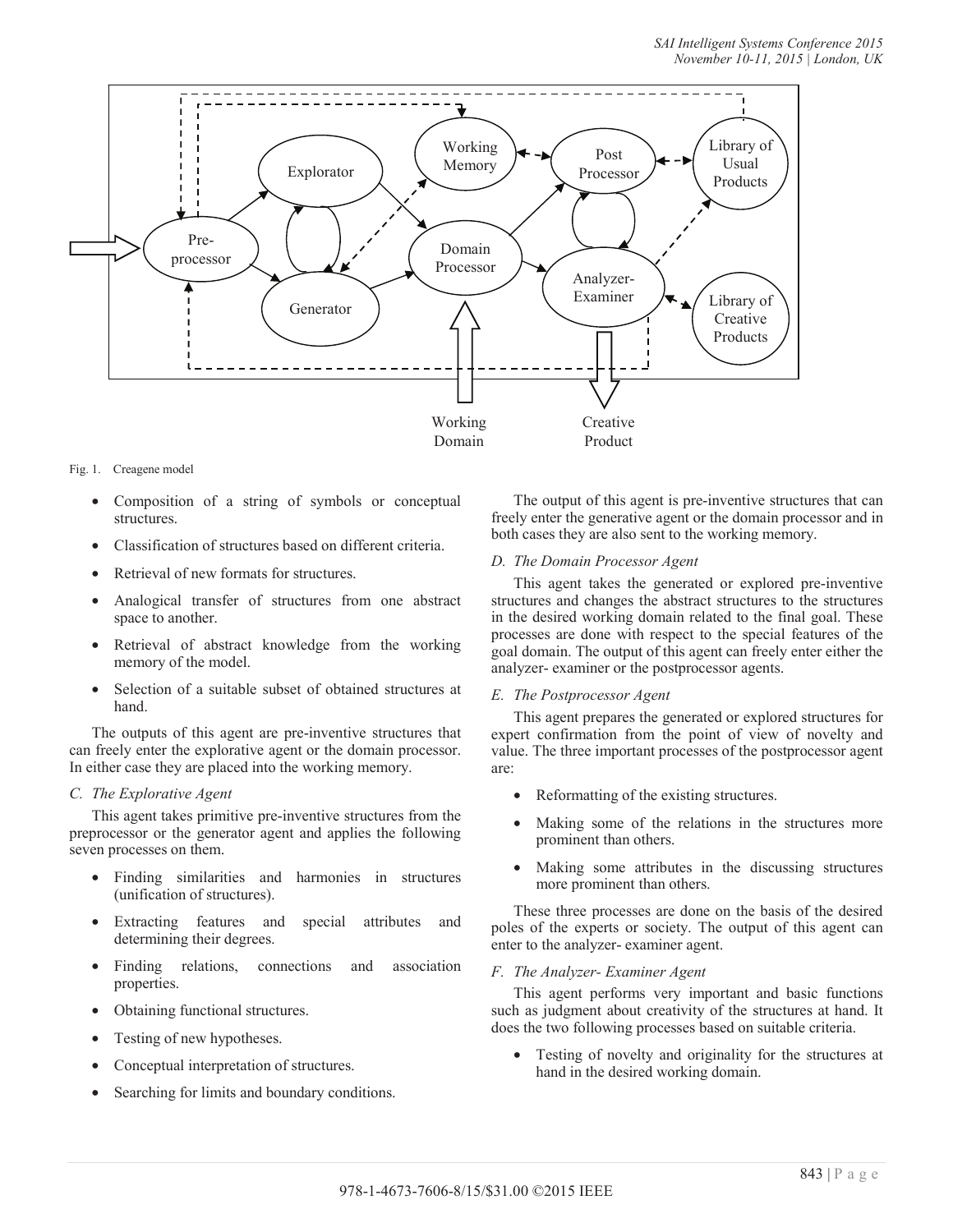• Testing of valuability and degree of interest in the structures from different important point of view in the expert domain.

The analyzer– examiner agent decides whether or not the structures are new (non-typical) and interesting (valuable). In case a structure is determined to be creative, it is output to the environment and is also put into the library of creative products. Otherwise, it is put into the library of usual products and is forwarded to the postprocessor or preprocessor agents.

## III. CREATIVITY CRITERIA IN THE ANALYZER- EXAMINER AGENT

These criteria are defined based on the following definitions:

**Def 1:** Assuming a set *B* of Pre-inventive structures, a properties' degree schema for *B* is a sorted  $\leq f_1, f_2, \ldots, f_n$  of functions each of which are defined from *B* to [0, 1].

In fact each f<sub>i</sub> shows a property with degree for every preinventive structure in *B* i.e. each *fi* is fuzzy set on *B*.

**Def 2a:** Novelty or typical pre-inventive structure is defined as follows:

$$
\forall x \in B, typical(x) \in [0,1]
$$
 (1)

*Typical*  $(x) = 1$ , means *x* is quite usual and common, while *Typical*  $(x) = 0$ , means *x* is quite unusual and uncommon.

**Def 2b:** Valuability of a pre-inventive structure is defined as follows:

$$
\forall y \in B, \text{value}(y) \in [0,1] \tag{2}
$$

*Valuable (y)* = 1, means the structure y is interesting, while *Valuable (y)* = 0, means the structure y is not interesting.

**Def 3:** A value– based class of pre-inventive structures of a set *B* is a sorted triple  $c \equiv \langle B, T_{0,1}(B), V_{0,1}(B) \rangle$  such that:

$$
\forall 0 \le \alpha \le \beta \le 1, T_{\alpha,\beta}(B) \stackrel{\text{def}}{=} \{x | x \in B, \alpha \le \text{typical}(x) \le \beta\} \quad (3)
$$

$$
V_{\alpha,\beta}(\mathbf{B}) \stackrel{\text{def}}{=} \{y | y \in \mathbf{B}, \alpha \le \text{value}(x) \le \beta\} \tag{4}
$$

**Def 4:** The first criterion of merit in the Creagene model with suitable  $\alpha$ ,  $\beta$ ,  $\theta$ , all between 0 and 1 is defined as follows:

$$
\text{Criterion I: } \frac{|T_{0,\alpha}(B) \cap V_{B,1}(B)|}{|B|} > \theta \tag{5}
$$

**Def 5:** The second criterion of merit in The Creagene model with suitable  $\alpha$ ,  $\beta$ ,  $\theta'$  such That  $\theta' > \theta$ , all between 0 and 1 is defined as follows:

$$
\text{Criterion II: } \frac{|T_{0,\alpha}(B) \cap V_{B,1}(B)|}{|T_{0,\alpha}|} > \theta' \tag{6}
$$

## IV. THREE EXAMPLES FOR CREAGENE MODEL

## *A. Mutilated Checkerboard Problem*

For creative problem solving, the following puzzle is presented. A checkerboard size  $4n \times 4n$  without two of its corners, *(0, 0)* and *(4n - 1, 4n - 1)*, is represented in Fig. 2. The rows and columns of the array are black and white alternately. Is it possible to place dominoes of size *2×1* to cover all the squares?

*1) The preprocessor agent:*   $n = 4k$ Board=  $Z_n \times Z_n$ Attributes and properties of the problem Color: 2, white and black Total no of squares:  $n^2 - 2$ No of black squares:  $\frac{n^2}{2}$ No of white squares:  $\frac{n^2}{2}$  – 2

*2) The generator agent: Generated hypothesis: Does the Domino cover the board completely or not?* 

*3) The exploratory agent: Test of hypothesis: for covering of the board by Domino, there is a paradox.* 

partial covering  $(Z) \rightarrow card(\{u \in \cup Z | color(u) = 0\})$ 

$$
= \text{card}(\{\mathcal{V} \in \cup \mathcal{Z}|\text{color}(\mathcal{V}) = 1\})
$$
  
=  $\neg(\exists \mathcal{Z}|\text{partial covering}(Z))$ 

$$
= \neg (\exists z |partial \ covering (z
$$

 $\land$  multitated Board = $\cup$  Z)

*4) The domain processor agent: For the above problem*   $n = 4$ 

$$
Z_n \times Z_n = \{(0,0), (n-1, n-1)\}\
$$
  
\n
$$
\rightarrow Z_4 \times Z_4 = \{(0,0), (3,3)\}\
$$
  
\nWhite color = 0, black color = 1  
\n
$$
card(\{u|color(u) = 0\}) = 6
$$
  
\n
$$
card(\{\mathcal{V}|color(v) = 1\}) = 8
$$

 $card({u|color(u) = 0}) \neq card({V|color(V) = 1})$ 

*5) The postprocessor agent: There is no activity* 

*6) The analyzer– examiner agent: For a creative solution of the above problem, the number of squares in the mutilated checkerboard while covered by Domino is:* 

$$
n = 4 \times 4 = 16 \rightarrow n^{2} - 2 = 14 \rightarrow \frac{n^{2} - 2}{2} = 7
$$
  
0 1 2 3  
0  
1  
2  
3

Fig. 2. Mutilated checkerboard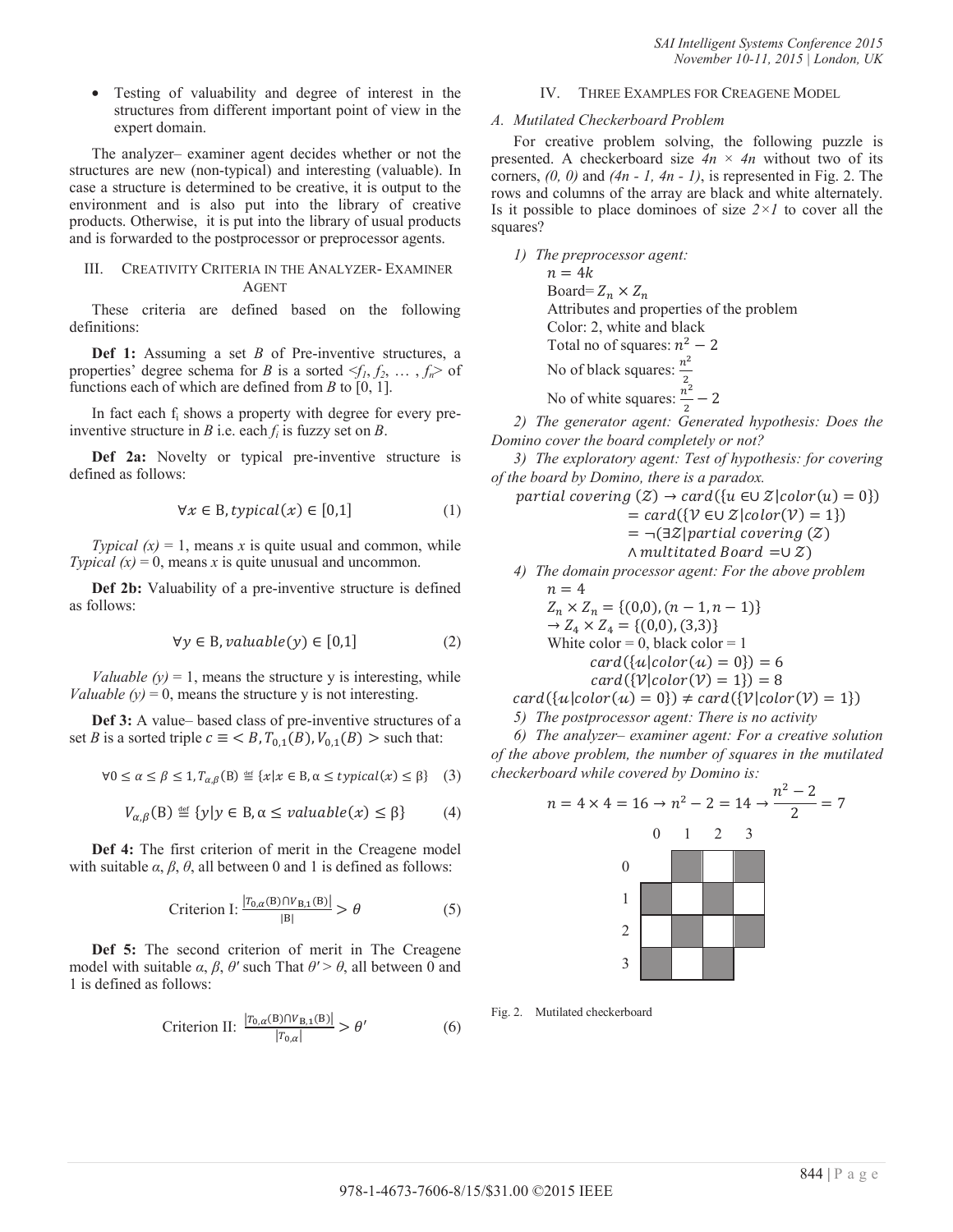

Fig. 3. The word's semantic network for the metaphor

White =  $black = 7$ 

The count of black and white squares of the mutilated board is:

8 blacks  $\neq$  6 whites

*B. The Interpretation of a Metaphor* 

In the interpretation of metaphors for combination of words, the following example is presented:

Mary is like a diamond (a metaphor)

The semantic networks related to the example's words are seen in Fig. 3.

*1) The preprocessor agent:* 

 $A \equiv Mary, B \equiv Diamond \rightarrow A$  is B

*2) The generator agent: The network related to the words A and B is generated as 2 trees like Fig. 4.* 

*3) The exploratory agent: The trees generated for the words A and B are expanded until they reach a common word.* 

A is B & A is  $\alpha_i$  & B is  $\beta_i \rightarrow \alpha_i \equiv \beta_i$ 

*4) The domain processor agent:* 

 $A \equiv$  Mary,  $B \equiv$  Diamond,  $\alpha_i \equiv \beta_j \equiv$  Valuable

Mary is Diamond and Diamond is Valuable so Mary is Valuable.

*5) The analyzer– examiner agent:* The relational degree of Mary (human) and Diamond (stone) is too small to produce congruence between discordant and unrelated things (very low relational degree results in a creative product). The more perfect interpretation in a context is done with respect to the subjective relation of the desired sentence with other sentences of the context.



Fig. 4. Generating new words for the words of the metaphor

*C. Tangram: Seven Piece Puzzle* 

In generating figures and interpreting them, the famous Chinese game of tangram is presented.

*1) The preprocessor agent: Seven pieces are at hand. In the abstract case, there are n pieces of different or similar geometric figures.* 

*2) The generator agent: The arrangement of n piece starts from an arbitrary or random chosen piece. For continuation of arrangement the choice of next piece among remained pieces is done randomly. Placing the edges of two pieces along each other can be perfectly or partly. A vertex can be set on part of an edge or intersects it. The needed operations are as follows:* 

- *a)* Rotation of a structure
- *b)* Classifying the obtained structures.
- *c)* Combination of structures using different ways.
- *d)* Suitable selection of a subset of obtained structures.